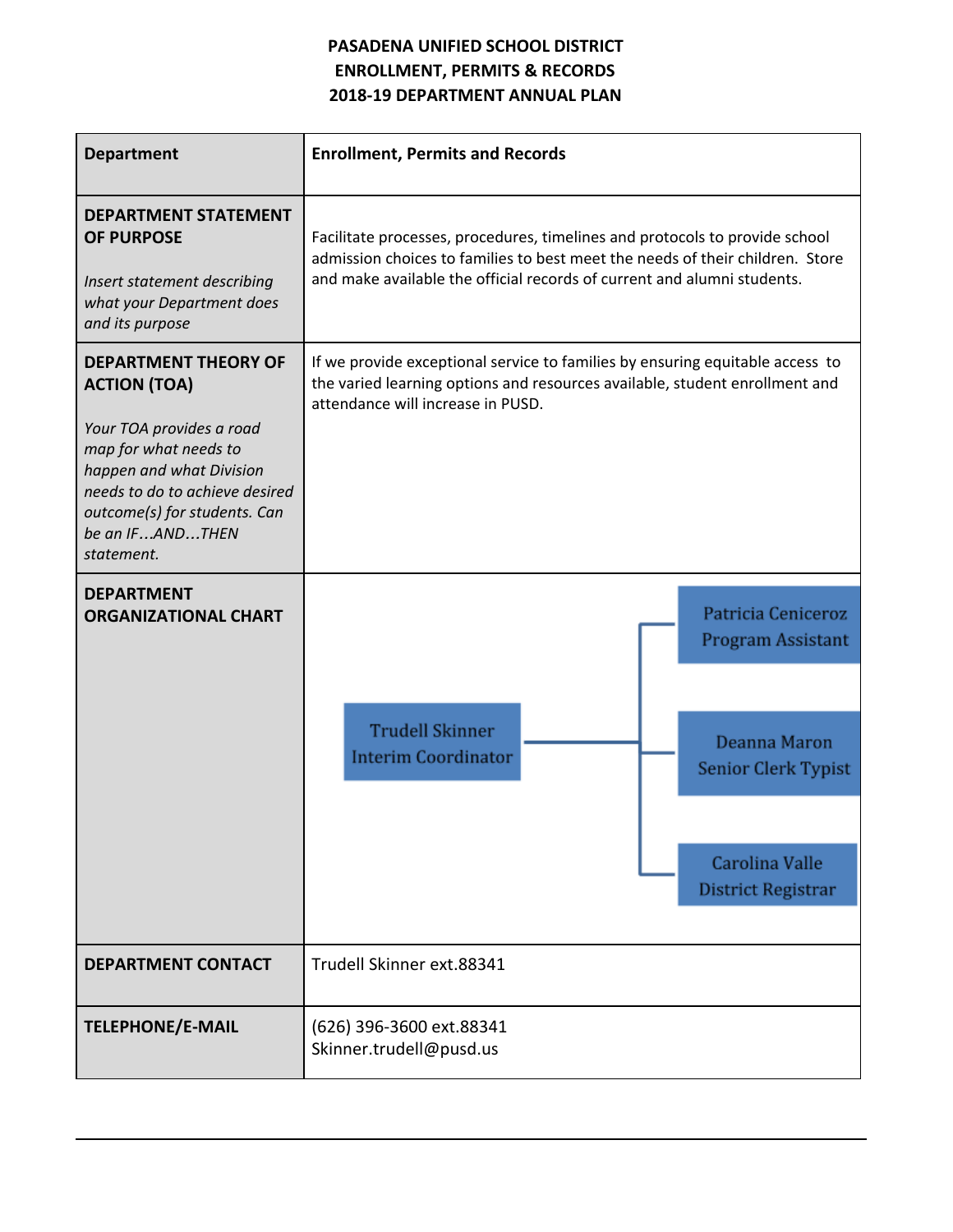| <b>LIST OF SERVICES</b> | <b>Open Enrollment/School Choice</b><br>Publicize School Tours and offerings at all sites<br>Verify school attendance boundaries<br>$\bullet$<br>Prepare website for online application and lottery process for<br>residents<br>Collaborate with schools, parents and community partners<br>$\bullet$<br>regarding open enrollment deadlines, timelines and processes<br>Train registrars, attendance clerks and other school personnel<br>$\bullet$<br>who assist with enrollment |
|-------------------------|------------------------------------------------------------------------------------------------------------------------------------------------------------------------------------------------------------------------------------------------------------------------------------------------------------------------------------------------------------------------------------------------------------------------------------------------------------------------------------|
|                         | <b>Interdistrict Permit Process</b><br>Receive, approve or deny requests to exit or enter district<br>Communicate with schools, families and other districts<br>Assemble appeal panel (if needed)<br>Collaborate with LACOE regarding appeals filed                                                                                                                                                                                                                                |
|                         | <b>Intradistrict Permit Process</b><br>Confirm with district and site staff available spaces per grade<br>level remaining at each school<br>Accept and approve or deny permit requests of new students to<br><b>PUSD</b><br>Collaborate with CWAS, FIT, SPED or Foster Youth for best<br>placement of students (ongoing)                                                                                                                                                           |
|                         | <b>Student records</b><br>Current and alumni students<br>Courts/jails<br>Colleges/universities/tech schools<br>Employers<br>Third party Companies<br>Transfer records to CDs and backup to District server<br>$\bullet$                                                                                                                                                                                                                                                            |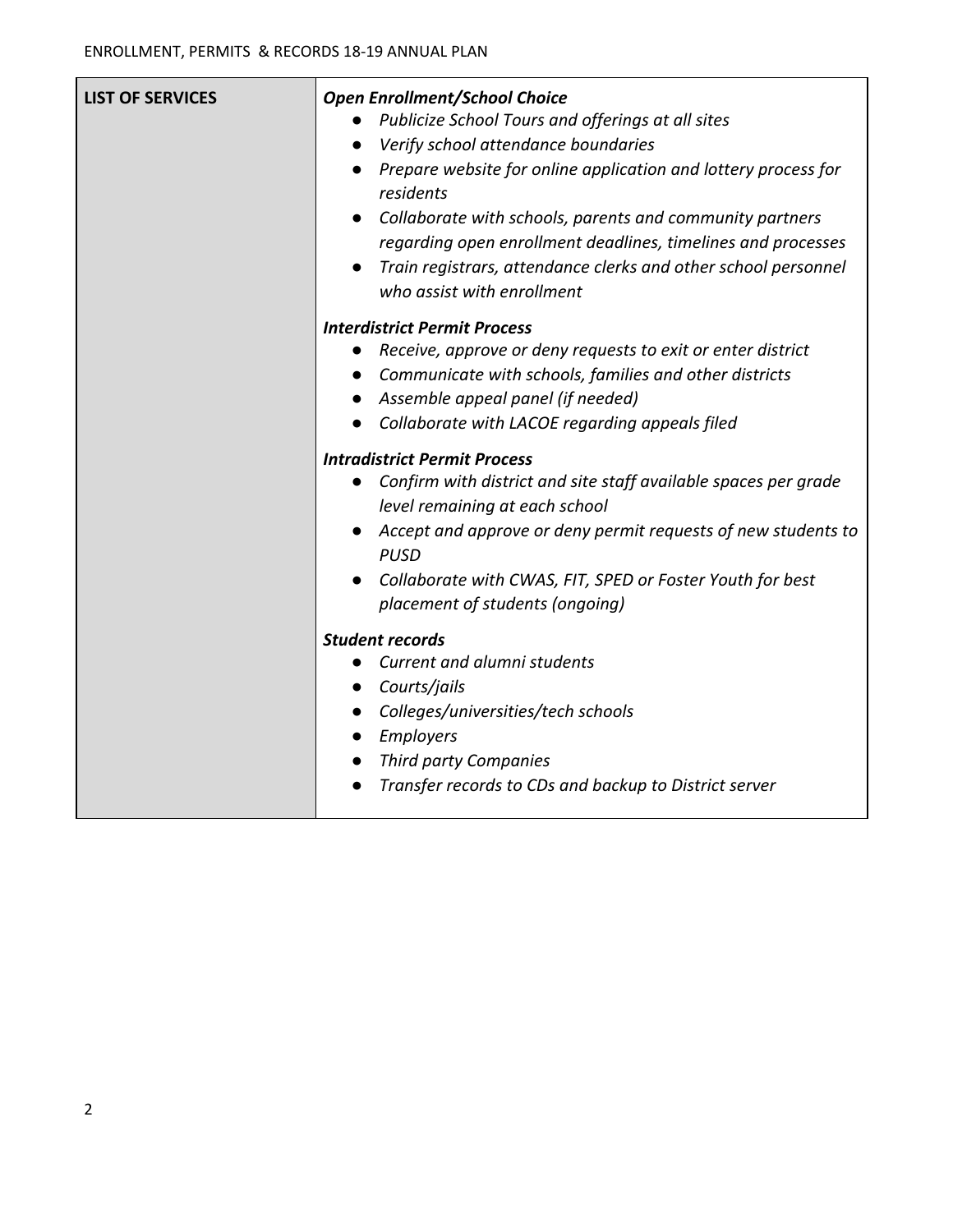## **DEPARTMENT GOALS**

| 1. Department Goals (Outcomes) 2018-19 (B)<br>What outcomes do you want to see? For who?<br>Are they aligned to Strategic, LCAP, other plans?                                          | Metrics (C)<br>How will you measure<br>impact?                                                                                                                                                     | Targets (D)<br>Include baseline level,<br>if available                                                                                                                                                                                                       |
|----------------------------------------------------------------------------------------------------------------------------------------------------------------------------------------|----------------------------------------------------------------------------------------------------------------------------------------------------------------------------------------------------|--------------------------------------------------------------------------------------------------------------------------------------------------------------------------------------------------------------------------------------------------------------|
| 1. Inform more resident families about school<br>options, Open Enrollment timelines and<br>processes. Continuously improve service model<br>and program delivery.                      | Increase the number<br>of Open Enrollment<br>education sessions by<br>partnering with<br>community<br>organizations.                                                                               | Baseline: Open<br>Enrollment<br>Employees: 47<br>$1^{st}$ Lottery: 1750<br>2 <sup>nd</sup> Lottery: 494                                                                                                                                                      |
|                                                                                                                                                                                        | Increase the number<br>of current PUSD<br>residents participating<br>in Open Enrollment<br>Process and decrease<br>the number of<br>Interdistrict permit<br>requests to exit PUSD.<br>Update FAQ's | <b>Baseline: Interdistrict</b><br>to exit<br>Approved: 199<br>Denied: 39<br>Voided: 4<br><b>Baseline: Interdistrict</b><br>to enter<br>Approved: 379                                                                                                         |
|                                                                                                                                                                                        | regarding Open<br>Enrollment process on<br>PUSD website                                                                                                                                            | Target and increase<br>outreach to Pre-K<br>families to align with<br>academic goal of<br>reading by 3 <sup>rd</sup> grade<br>[Baseline: 3 plus First<br><b>Choice Festival</b><br>(2017-2018); 3 plus<br><b>First Choice Festival</b><br>$(2016 - 2017)$ ]. |
|                                                                                                                                                                                        |                                                                                                                                                                                                    | Target families of<br>English Learners, free<br>and reduced meal<br>eligible students and<br>foster youth.                                                                                                                                                   |
| 2 Explore options for revising Open Enrollment<br>School Choice process, including school<br>boundaries, to promote Socio Economic<br>Integration (sight revision for 2019-2020; fully | Number of<br>collaboration<br>meetings: MSAP<br>Coordinator, Cal-Tech,                                                                                                                             | Target schools that do<br>not meet diversity goal<br>per PUSD Board<br><b>Baseline:</b>                                                                                                                                                                      |